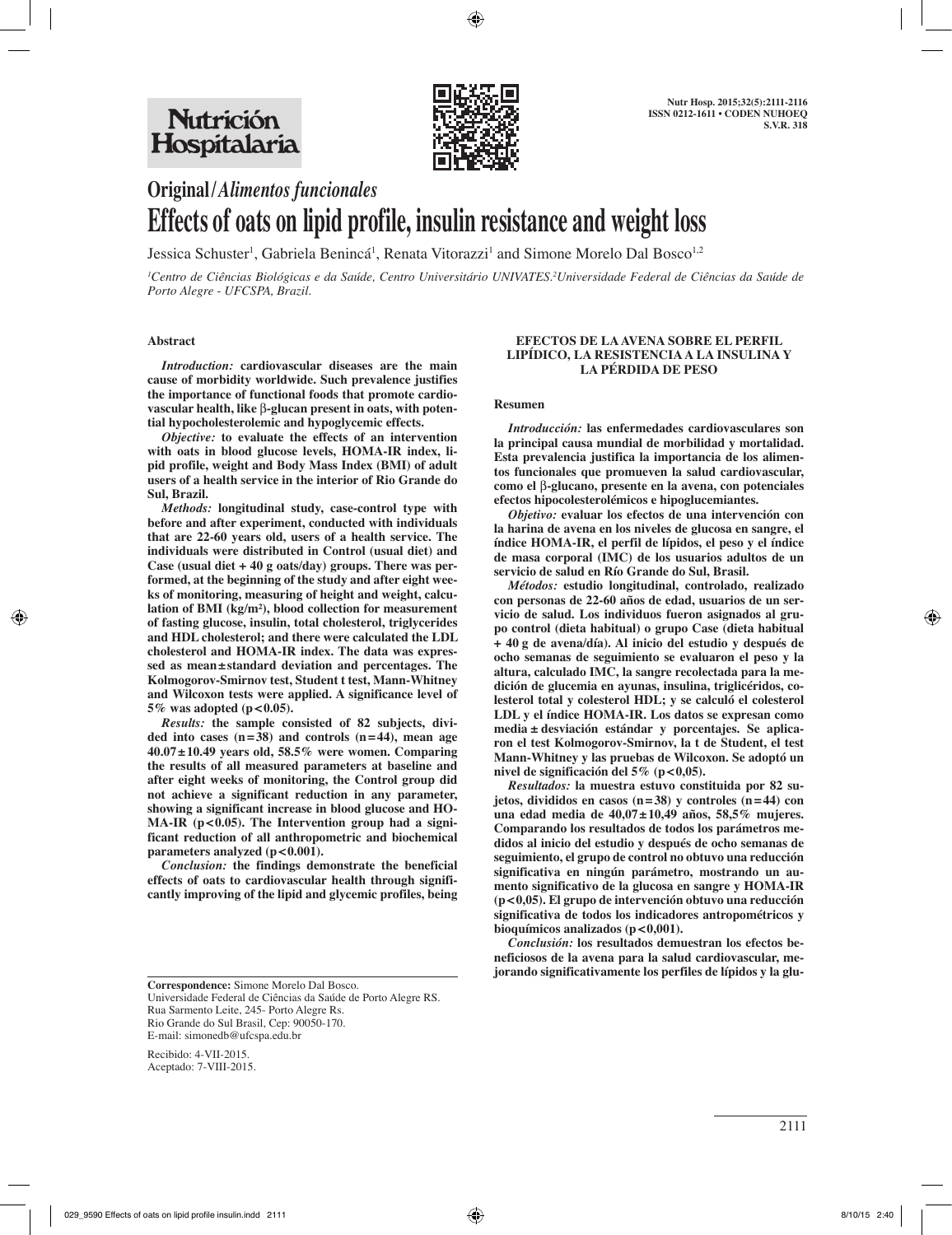**a potential adjuvant in the prevention and treatment of metabolic disorders.**

(*Nutr Hosp.* 2015;32:2111-2116)

#### **DOI:10.3305/nh.2015.32.5.9590**

Key words: *Oats.* β*-glucan. Cardiovascular diseases. Serum cholesterol. Glucose. Insulin. HOMA-IR.*

# **Abbreviations**

BMI: Body Mass Index. WHO: World Health Organization. CVD: Cardiovascular Diseases. DM: Diabetes Mellitus. LDL-c: LDL cholesterol. TC: Total Cholesterol. HDL-c: HDL cholesterol. TG: Triglycerides.

#### **Introduction**

According to data from the World Health Organization (WHO), Cardiovascular Disease (CVD) is the leading cause of death worldwide, accounting for 30% of global deaths, similar to the rate found in Brazil<sup>1,2</sup>. In Brazil, in 2007, CVD accounted for almost a third of all deaths and 65% of all deaths in the age group 30-69 years old, reaching the adult population in full production phase, indicating a public health problem of the population2 . Besides of the increase of cardiovascular diseases, another pathology is also emphasized, Diabetes Mellitus (DM), whose prevalence is increasing because of the growth and aging of the population, greater urbanization, increasing prevalence of obesity, physical inactivity and increased survival of diabetic patients<sup>3</sup>.

The need for functional foods that promote cardiovascular health, including cholesterol-lowering foods, is growing. A functional ingredient is oats, which contains β-glucan. The β-glucan is a highly viscous soluble fiber localized mainly in cell walls of endosperm oat<sup>4</sup>. It is an important component in food in modulating of metabolic deregulations associated with the metabolic syndrome. However, the dose the form, the molecular weight and the carrier of β-glucan in the body mold its effect. 5 . Soluble dietary fiber intake has been associated with the response to postprandial insulin. There has been demonstrated a meaningful decrease in the level of fasting blood glucose and a tendency to reduce the resistance to insulin in type 2 diabetics individuals. This has been observed with the use of 3 g/day of β-glucan present in oats  $(60 \text{ g of the product})^6$ .

Variations in the source, processing, treatment, manufacture of a product, and interactions with other constituents of food matrix affect the number, solubility, molecular weight and structure of β-glucan in products<sup>7</sup>. Studies with β-glucan identified that low doses like 2g (40g of oats), can cause acute reduction

**cemia, por lo que constituye un adyuvante potencial en la prevención y tratamiento de los trastornos metabólicos.**

(*Nutr Hosp.* 2015;32:2111-2116)

### **DOI:10.3305/nh.2015.32.5.9590**

Palabras clave: *Avena.* β*-glucano. Enfermedades cardiovasculares. Colesterol en sangre. Glucosa en sangre. Insulina. HOMA-IR.*

of blood, while others suggest that a minimum of 4g (80g of oats) might be necessary for other gastrointestinal effects, like those that cause the release of appetite hormones<sup>8</sup>. Several regulator organs have approved a health claim about the effects of cholesterol reduction of β-glucan oat levels of 3.0 g/day (60g oats)<sup>9</sup>.

Cereal grains and whole grain products (rich in fibrous polymers) are excellent sources of many substances, classified among the biologically active compounds, such as dietary fiber (arabinoxylans, β-glucans, cellulose, lignin and lignans), sterols, tocopherols, phenolic acids, vitamins and microelements. Although the concentrations of these substances in food are generally small, they have attracted the attention of researchers because of their biological activities and positive impacts on human health $^{10}$ .

Mello *et al.*<sup>11</sup> analyzed that convincing evidence from epidemiological studies support a role for food products based on whole grains and sources of insoluble fiber in the prevention of diabetes mellitus. Paradoxically, in postprandial studies, soluble fiber and not the insoluble promote a favorable effect on glucose metabolism and on insulin if administered in sufficient quantities. Results of studies of medium and long term about the role of dietary fiber in improving glucose and insulin metabolism in subjects with and without diabetes, are less conclusive.

In this context, the aim of this study was to evaluate the effects of an intervention with oats in blood glucose level, HOMA-IR index, lipid profile, weight and Body Mass Index of a sample of individuals from a health service in the interior of Rio Grande do Sul, Brazil.

#### **Methods**

Experimental design study Case - Control with before and after. The sample size was calculated considering the monthly attendances done at the Basic Health Unit of a town in the countryside of Rio Grande do Sul. The sample consisted of 82 individuals of both genres, included by adhesion, and according to the baseline characteristics, divided into two groups: Cases  $(n=38)$  and Controls  $(n=44)$ . Both groups were followed for eight weeks; the Control group was instructed to follow their usual diet, and Case (intervention) group was instructed to follow their usual diet plus 40g of oats a day, in thin flakes, Cerélus® brand.

The oats composition was verified according to the label, and the nutritional composition in 40g: 126 kcal,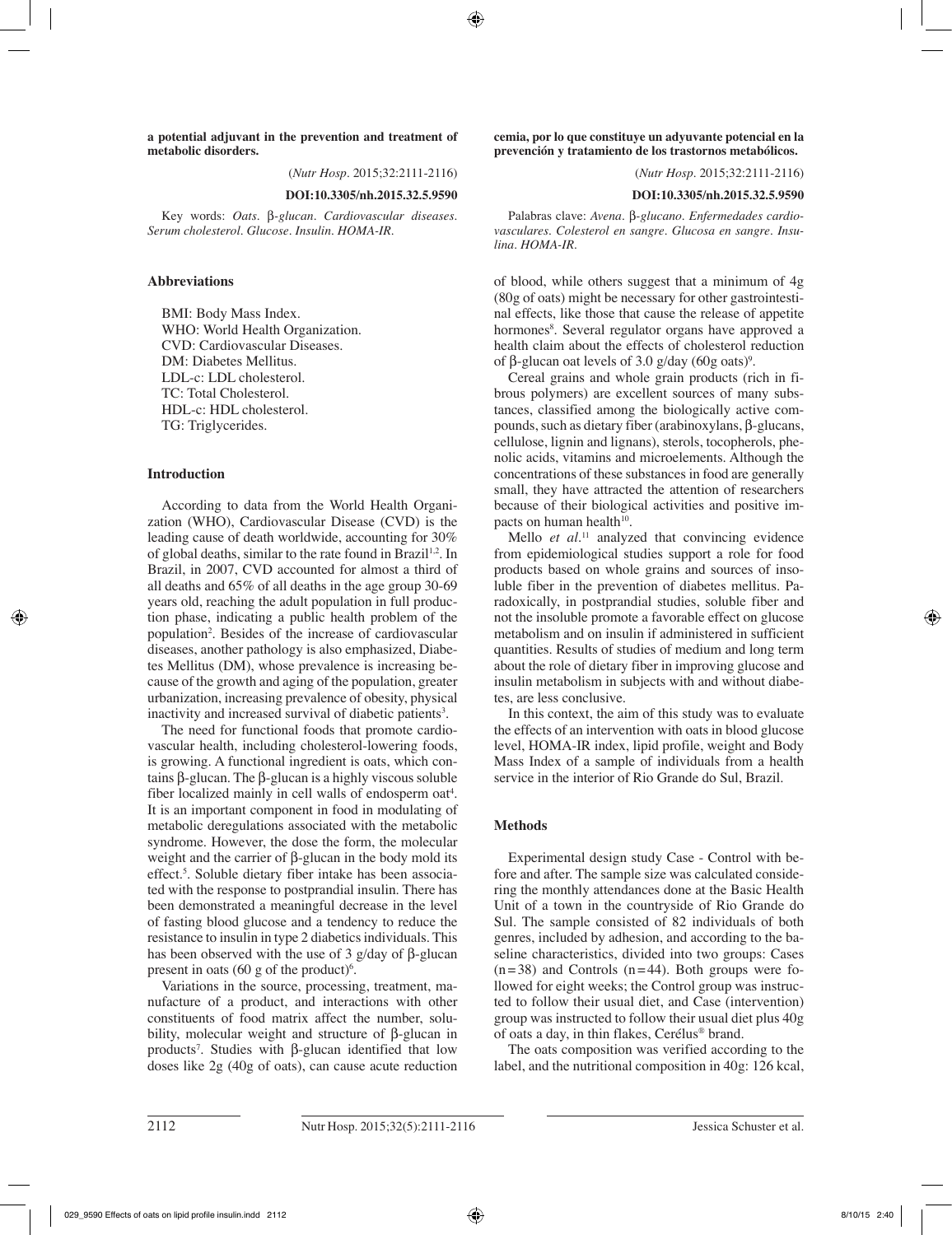26g carbohydrate, 5.6g protein, 0g fat, and 4g of fiber. For the fractionation of samples of oats there was used an explorer digital scale OHAUS® brand of maximum capacity of 15.000g. The oats was fractionated into plastic bags and each participant received a total of 2.400g. The patients were instructed to ingest 40g of oats daily, preferably at breakfast accompanying the food of the meal or snack with fruit or juice, or at lunch with the food.

Both groups were assessed at baseline and after the eight weeks of monitoring. There was verified weight (kg) and height (m), there was performed the calculating the Body Mass Index (BMI - kg/m²), and blood collection for measurement of fasting glucose, insulin and serum lipoproteins. The HOMA-IR index was calculated from the data of glucose and insulin.

Weight and height were measured with anthropometric scale platform type, coupled with the stadiometer Welmy® brand; the maximum scale capacity of 150 kg and 100g division, and stadiometer with extension of 2 meters, divided into centimeters and subdivided in millimeters; the participant wore a mild coat and without wearing shoes, positioned in the center of the equipment, erect, feet placed together and arms along the body, the head in the Frankfurt plane, according to standards established by the Ministry of Health $12$ .

The BMI was calculated from measurements of weight and height according to the formula: BMI=W/  $H<sup>2</sup>$ , where W is the weight in kilograms and the height in meters squared. The BMI cut-off points used were those recommended by the World Health Organization<sup>13</sup>: underweight BMI<18.5 kg/m<sup>2</sup>, normal weight BMI between 18.5 to 24.99 kg/m² and overweight and obesity BMI≥30 kg/m².

The collection of 5 ml of peripheral venous blood was obtained in previously scheduled time; the participant fasted 8-12 hours. Sampling was conducted by trained researchers with fine needle to minimize discomfort. The researchers used disposable protective material to avoid any risk of contamination. The laboratory measurements were performed in a private laboratory in automated equipment, through the enzymatic kinetic method. The concentration of LDL cholesterol (LDL-c) was determined according to the Friedewald formula<sup>14</sup>: LDL-c=Total cholesterol - (HDL-c + triglycerides/5). The HOMA-IR was calculated by using the formula described by Matthews in 1985<sup>15</sup>: HOMA-IR=insulin ( $\mu$ U/ml) x Blood glucose (mmol/l)/22.5. For the interpretation of the results, there were used as reference the cutting points of the Brazilian Diabetes Society<sup>16</sup> and the Brazilian Society of Cardiology<sup>17</sup>; blood glucose <100 mg/dL, total cholesterol (TC)<200 mg/dL, LDL-c<130 mg/ dL, HDL cholesterol (HDL-c) desirable>40 mg/dL for men and>50 mg/dL for women and triglycerides  $(TG)$  < 150 mg/dL.

There were excluded all adults that were in drug treatment to reduce blood cholesterol levels, individuals diagnosed with chronic renal failure, hypothyroidism, people who were receiving enteral diet or those who refused to participate in the experiment. All participants were previously informed about the objectives and the research methodology, and signed the Informed Consent Form. This study was approved by the Ethics Committee in Research of UNIVATES, under protocol number 012009.

The data was analyzed by using the SPSS Statistics from IBM ®, version 20.0 software. The level of significance adopted was  $5\%$  (p < 0.05). Univariate descriptive statistics (mean, standard deviation, and frequency) and bivariate (Student t test for independent samples and for paired samples, Mann-Whitney and Wilcoxon) were performed. There was used the Kolmogorov-Smirnov test to assess if the variables followed a normal distribution. The variables with normal distribution were analyzed by Student's t test, and those that did not follow normal distribution were analyzed by using the non-parametric Mann-Whitney and Wilcoxon tests. The Student's t test for independent samples and its non-parametric equivalent (Mann-Whitney) were applied to compare the Case and Control groups at baseline and after the intervention in terms of anthropometric and biochemical variables. The Student's t test for paired samples and the Wilcoxon test (nonparametric equivalent) were applied to compare the individuals within each group separately, before and after the intervention.

# **Results and discussion**

The study included 82 individuals at a mean age of 40.07±10.49 years old; 58.5% women. Of these, 45.1% have University degree, followed by 37.8% of secondary school (undergraduate or graduate high school). According to the baseline characteristics, the sample was divided into Cases  $(n=38)$  and Controls  $(n=44)$ . At the beginning of the study, weight, BMI, TC, TG, HDL-c, LDL-c, glucose, insulin and HOMA-IR, were assessed; there was a significant difference between the groups for all variables except for the weight. The baseline results of the Case and Control groups are shown in table I.

In table II there are shown the anthropometric and biochemical results after the eight-week-follow-up period. The Case group had a reduction of all of the analyzed parameters, approaching the results of the Control group and decreasing the difference between the groups, and it remained significant only for BMI, TC, TG and LDL-c.

Comparing the results of all measured parameters at the beginning of the study and after eight weeks of follow-up, the Control group did not reduce significantly any parameter, showing significant increase in blood glucose and HOMA-IR. The Intervention group had a significant reduction of all anthropometric and biochemical indexes analyzed  $(p<0.001)$ . The results can be checked in table III.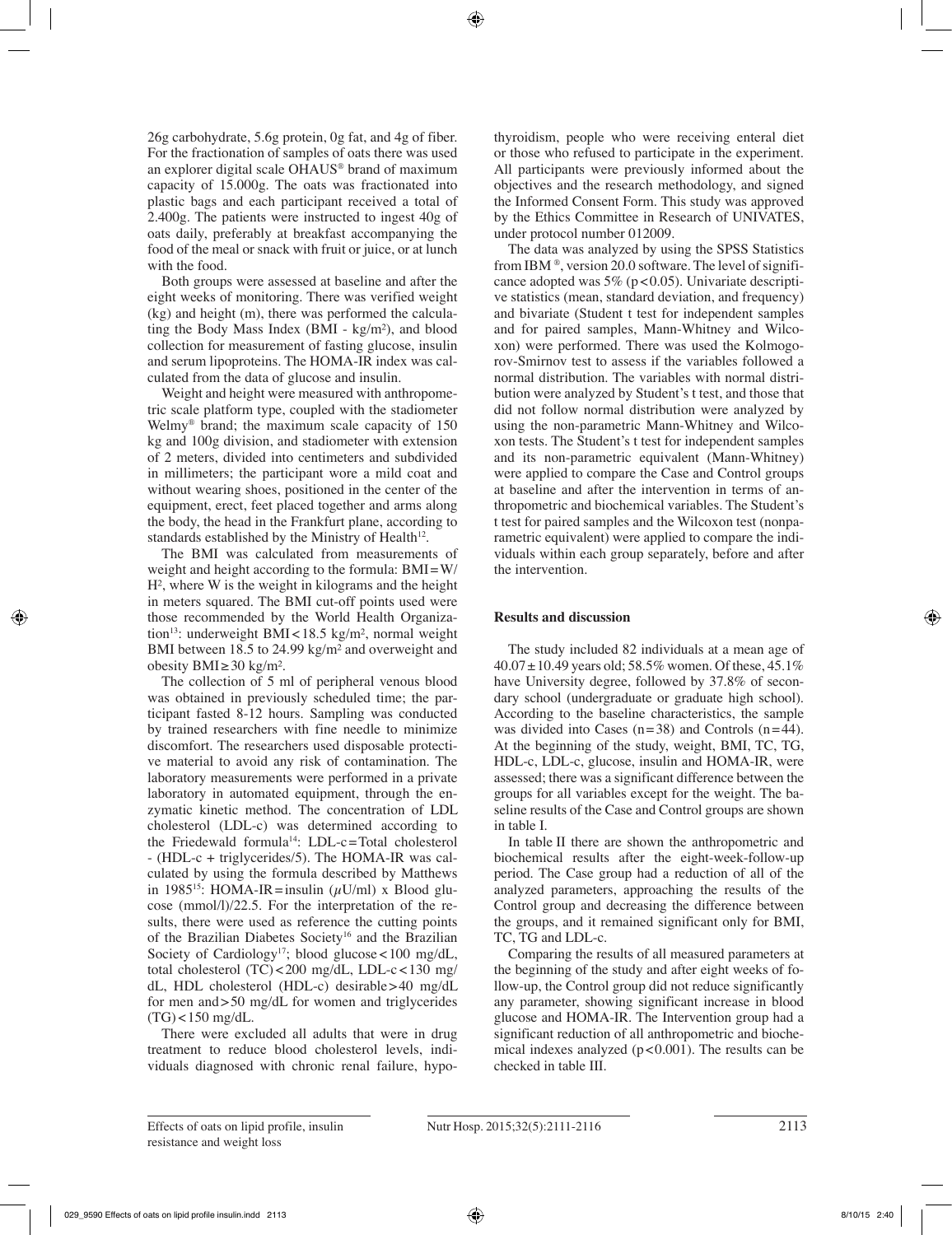|                | Control Group [n 44] | Case Group [n 38] | $\boldsymbol{P}$ |
|----------------|----------------------|-------------------|------------------|
|                | Average (DP)         | Average (DP)      |                  |
| Weight         | 70,83 (10,66)        | 73,88 (11,57)     | 0,218            |
| BMI            | 24,59 (2,39)         | 26,86 (3,47)      | 0,001            |
| TC             | 168,57 (23,98)       | 214,05 (25,62)    | < 0.001          |
| TG             | 128,04 (17,53)       | 147,92 (23,53)    | < 0.001          |
| $HDL-c$        | 51,57 (9,17)         | 46,08(6,60)       | 0,007            |
| $LDL-c$        | 91,39 (27,93)        | 138,39 (23,64)    | < 0.001          |
| Glycemia       | 89,70 (10,34)        | 105,58 (22,37)    | < 0.001          |
| Insulin        | 11,73(6,90)          | 17,34 (10,37)     | < 0.001          |
| <b>HOMA-IR</b> | 2,63(1,65)           | 4,89(4,14)        | < 0.001          |

**Table I** *Anthropometric and biochemical characteristics of Case and Control groups in pre-intervention period*

SD=Standard Deviation; weight in kg; Body Mass Index (BMI)=weight in kg divided by height in meters squared. Rate of TC (total cholesterol); HDL-c (HDL cholesterol), LDL-c (LDL cholesterol), TG (triglycerides) and glucose described in mg/dL. Insulin μU/L. HOMA-IR=insulin ((µU/L) x glucose (nmol/L)/22.5. Student t test for independent samples for comparison between groups, considering significant p<0.05 (5%).

| <b>Table II</b><br>Anthropometric and biochemical characteristics of Case and Control groups after the intervention |                                        |                                   |                  |  |  |
|---------------------------------------------------------------------------------------------------------------------|----------------------------------------|-----------------------------------|------------------|--|--|
|                                                                                                                     | Control Group $[n 44]$<br>Average (DP) | Case Group [n 38]<br>Average (DP) | $\boldsymbol{P}$ |  |  |
| Weight                                                                                                              | 70,40 (10,26)                          | 72,52 (11,01)                     | 0,374            |  |  |
| BMI                                                                                                                 | 24,45 (2,30)                           | 26,36(3,24)                       | 0,004            |  |  |
| TC                                                                                                                  | 169,27 (24,47)                         | 188,45 (19,99)                    | < 0.001          |  |  |
| TG                                                                                                                  | 128, 16 (13, 94)                       | 137,39 (15,70)                    | 0,001            |  |  |
| $HDL-c$                                                                                                             | 50,70 (9,38)                           | 49,79(6,11)                       | 0,989            |  |  |
| $LDL-c$                                                                                                             | 92,93 (29,19)                          | 111,18(20,41)                     | 0,001            |  |  |
| Glycemia                                                                                                            | 90,77 (10,35)                          | 91,76 (13,80)                     | 0,889            |  |  |
| Insulin                                                                                                             | 12,02(6,88)                            | 12,76(5,86)                       | 0,118            |  |  |
| <b>HOMA-IR</b>                                                                                                      | 2,73(1,67)                             | 3,00(1,78)                        | 0,223            |  |  |

SD=Standard Deviation; weight in kg; Body Mass Index (BMI)=weight in kg divided by height in meters squared. Rate of TC (total cholesterol); HDL-c (HDL cholesterol), LDL-c (LDL cholesterol), TG (triglycerides) and glucose described in mg/dL. Insulin μU/L. HOMA-IR=insulin ((µU/L) x glucose (nmol/L)/22.5. Student t test for independent samples for comparison between groups, considering significant p<0.05 (5%).

Similar to these findings, a recent clinical trial aimed to evaluate the effects of an intervention with oats. Individuals with BMI≥27 kg/m² and aged between 18 and 65 years were randomly divided into a Control group  $(n=18)$  and treated with oats  $(n=16)$ , while the Control group received placebo and the Intervention group received oats, for 12 weeks. The results showed that the use of oats promoted reduction of body weight and BMI, and more than 60% of the treated group reduced the amount of body fat. Liver function tests showed decreases in patients who consumed oats<sup>18</sup>.

Another study evaluated patients with uncontrolled T2DM and insulin resistance, defined as a dose of more than 1UI/day/kg. The main outcomes were the daily insulin requirement and mean levels of blood glucose, which were evaluated before, after and 4 weeks after the intervention. Hospital environment and diet adapted to DM alone led to a better glycemic control  $(158 \pm 47 \text{mg/dl})$ . A two-day intervention of oats in the diet decreased even more the blood glucose  $(118±37)$ mg/dl), p<0.05. This was associated with a significant reduction of insulin dose by  $42.5\%$  (before:  $145\pm68.9$ ) IU/day, after  $83 \pm 34.2$  IU/day,  $p < 0.001$ ) as well as a significant decrease  $(-26.4\%, p<0.01)$  of leptin levels. After the outpatient period of four weeks, the dose of insulin remained significantly decreased  $(83 \pm 20.2 \text{ U/m})$  $kg/day, p<0.01$ ). The glycemic control was comparable to the levels of glucose in the hospital environment<sup>19</sup>. Although this sample does not constitute of individuals with DM, important results have been ob-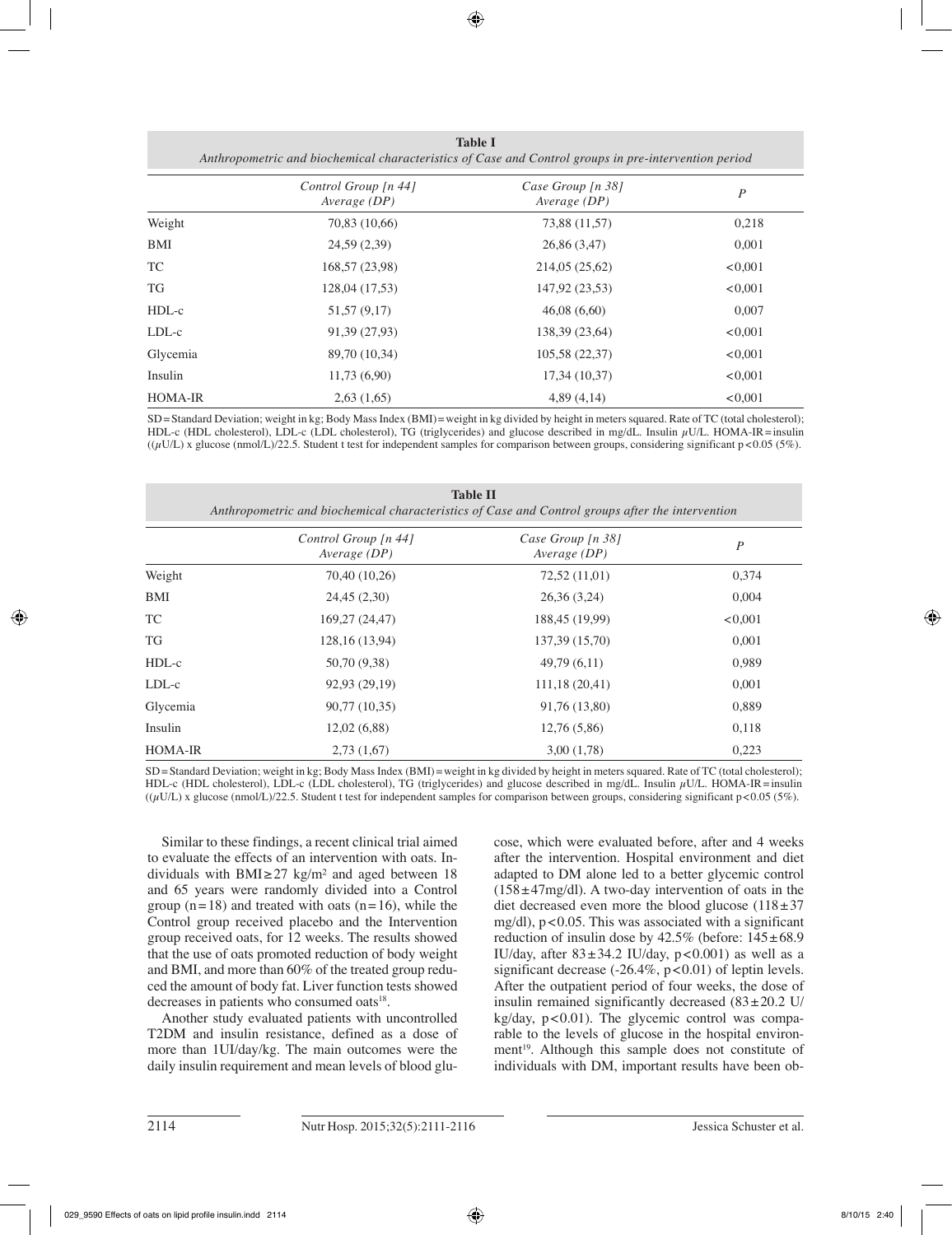|                |                 | Control Group [n 44] |                  |  |
|----------------|-----------------|----------------------|------------------|--|
|                | <b>Baseline</b> | Post-intervention    | $\boldsymbol{P}$ |  |
| Weight         | 70,83 (10,66)   | 70,40 (10,26)        | 0,073            |  |
| <b>BMI</b>     | 24,59 (2,39)    | 24,45 (2,30)         | 0,052            |  |
| TC             | 168,57 (23,98)  | 169,27 (24,47)       | 0,354            |  |
| <b>TG</b>      | 128,04 (17,53)  | 128,16 (13,94)       | 0,479            |  |
| HDL-c          | 51,57 (9,17)    | 50,70 (9,38)         | 0,167            |  |
| $LDL-c$        | 91,39 (27,93)   | 92,93 (29,19)        | 0,124            |  |
| Glycemia       | 89,70 (10,34)   | 90,77 (10,35)        | 0,022            |  |
| Insulin        | 11,73(6,90)     | 12,02(6,88)          | 0,077            |  |
| HOMA-IR        | 2,63(1,65)      | 2,73(1,67)           | 0,025            |  |
|                |                 | Case Group [n 38]    |                  |  |
|                | <b>Baseline</b> | Post-intervention    | $\overline{P}$   |  |
| Peso           | 73,88 (11,57)   | 72,52 (11,01)        | < 0.001          |  |
| <b>IMC</b>     | 26,86 (3,47)    | 26,36 (3,24)         | < 0,001          |  |
| <b>CT</b>      | 214,05 (25,62)  | 188,45 (19,99)       | < 0,001          |  |
| <b>TG</b>      | 147,92 (23,53)  | 137,39 (15,70)       | < 0,001          |  |
| HDL-c          | 46,08(6,60)     | 49,79 (6,11)         | < 0,001          |  |
| LDL-c          | 138,39 (23,64)  | 111,18 (20,41)       | < 0.001          |  |
| Glicemia       | 105,58 (22,37)  | 91,76 (13,80)        | < 0.001          |  |
| Insulin        | 17,34(10,37)    | 12,76(5,86)          | < 0,001          |  |
| <b>HOMA-IR</b> | 4,89(4,14)      | 3,00(1,78)           | < 0.001          |  |

**Table III** *Comparison of anthropometric and biochemical parameters in Case and Control groups in pre and post intervention*

SD=Standard Deviation; weight in kg; Body Mass Index (BMI)=weight in kg divided by height in meters squared. Rate of TC (total cholesterol); HDL-c (HDL cholesterol), LDL-c (LDL cholesterol), TG (triglycerides) and glucose described in mg/dL. Insulin μU/L. HOMA-IR=insulin  $((\mu U/L) x)$  glucose (nmol/L)/22.5. Student t test for independent samples for comparison between groups, considering significant p<0.05 (5%)

tained in the Intervention group regarding the reduction of blood glucose  $(-13.08\%, p<0.001)$  and the degree of insulin resistance, measured indirectly through the HOMA index IR  $(-38.65\%, p<0.001)$ . At baseline, the Case group was classified in pre-diabetes, and after the intervention in normality.

Ibrügger and collaborators investigated the effects of three different sources of β-glucan incorporated in a drink and yoghurt on serum lipids and feces. There were four periods of three weeks of intervention: control of 3.3g/day of oats, barley, and barley genetically modified. The treatment did not cause changes in TC, LDL-c and HDL-c compared with the Control group; however, the use of 3.3 g/day of β-glucan in oats, in 3 weeks resulted in a greater reduction in these parameters compared to the Control group. Changes in the levels of LDL in the β-glucan treatments were not related to the structure of β-glucan. The reduction of TC was significantly higher after the treatment with β-glucan present in oats, in comparison with the control ( $p=0.03$ ). The results do not fully support the hypocholesterolemic effects of β-glucan present in oats and barley. However, substantial differences compared to the baseline values suggest a potential effect of β-glucan from oats, probably due to its greater solubility and viscosity20. The fact that the sample of the above mentioned study is constituted by healthy adults may have influenced the less significant results after the intervention. In this study, the Case group was in pre-diabetes (blood glucose>100 mg/dl and<126 mg/ dl) had TC and LDL-c elevated and TG at the limit. After the intervention, all parameters were found suitable.

A double-blind randomized study evaluated 75 hypercholesterolemic men and women who were randomly assigned to one of two treatments: consumption of oats or dextrose. The results showed that oats produced significant reduction in TC and LDL-c after the intervention, and the reduction of LDL-c was significantly higher than in the Control group who ingested  $d$ extrose<sup>21</sup>, confirming the superior benefits of oats in lipid profile.

Given the increase of the incidence and prevalence of cardiovascular diseases, a recent systematic review